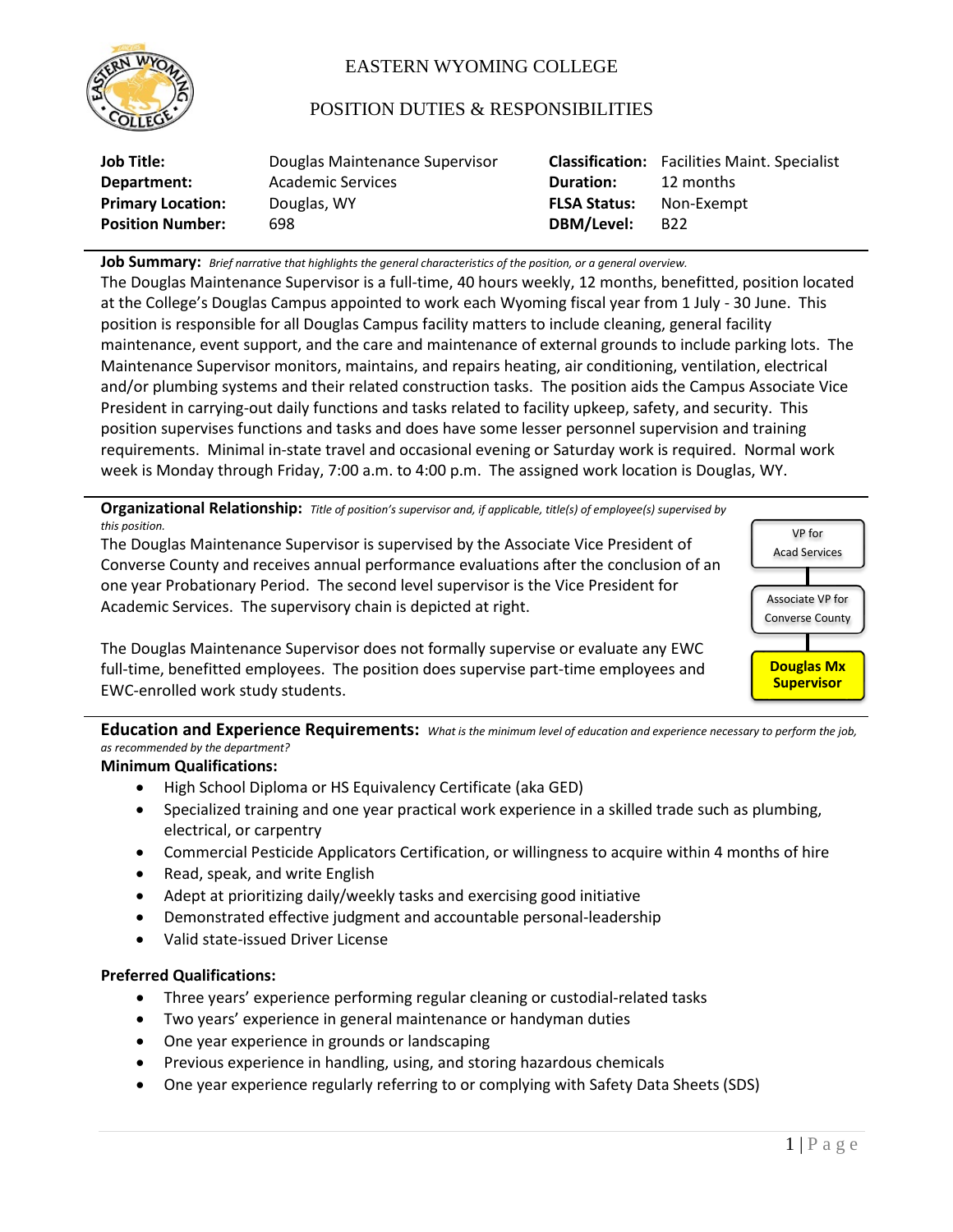**Knowledge, Skills, and Abilities:** *These are the requirements for an employee who is capable of performing the full range of essential functions of the position.*

- General knowledge and ability to use common tools and maintenance equipment
- Knowledge, skill, and ability to conduct routine/daily and deep cleaning (annual / semi-annual)
- Utilize safe work practices
- Knowledge and ability to monitor and adhere to all local, state, and federal codes and regulations
- Ability and willingness to attend hazardous chemical use and storage training
- Skill and ability to safely use and store hazardous chemicals per SDS
- Record keeping and inventory principles to monitor and maintain inventories
- Skill and ability to operate electrical, gas-powered, and manual maintenance tools/equipment
- Ability to troubleshoot systems/problems and identify the needed corrective/repair action
- Skill to read blueprints, schematic drawings, and/or construction drawings
- Basic knowledge and use of computer work stations
- Ability to follow established policies and procedures
- Communication and interpersonal skills in a professional, cooperative, courteous, and respectful manner to interact with co-workers, supervisor, and the general public sufficient to exchange information and to receive work direction
- Ability to deal professionally, pleasantly, and tactfully with complaints

**Essential Functions/Duties:** *(to perform successfully in this position, an individual must be able to perform essential duties satisfactorily as well as possess education/experience, employ the knowledge, skills, and abilities as listed in representative fashion; reasonable accommodations may be made to enable individuals with disabilities to perform the essential functions – this position is NON-EXEMPT, i.e., is eligible for compensatory or overtime pay provisions of the FLSA. This listing of essential duties is not all-inclusive, but representative, other duties may be assigned).*

- Schedule and complete regular cleaning and deep cleaning (at least annually) of assigned facilities
- Estimate cost of repairs and determine what supplies and equipment is necessary
- Perform inspection, testing, troubleshooting, and repair of applicable facility structures and/or systems which may include electrical, plumbing, HVAC, and/or other applicable items
- Install applicable structures, systems, and/or components in assigned facilities
- Perform routine preventive care and maintenance to ensure efficient and effective operations
- Monitor and maintain accurate inventory of custodial and grounds materials, supplies, and equipment; report consumable needs to supervisor and initiate procurement of replacement items as directed
- Maintain and service all facility landscaping (e.g. lawns, trees, shrubs, and flowers)
- Maintain and ensure sprinkler systems and grounds equipment serviceability
- Remove snow from sidewalks and parking lots as directed
- Wash and/or paint walls, ceilings, and/or furniture and install carpet when necessary
- Develop annual budget requests for all facility and grounds needs
- Safely and appropriately handle and store hazardous chemicals related to performance of job duties
- Coordinate and monitor the work of external contractors on assigned projects
- Perform all other duties as assigned

**Physical & Mental Demands / Special Requirements:** (*The physical demands and work environment characteristics described herein are representative of those that must be met by an employee to successfully perform essential functions of this position and/or may*  be encountered while performing essential functions. Reasonable accommodations may be made to enable individuals with disabilities to perform the *essential functions).*

• This position typically requires climbing, balancing, stooping, kneeling, crouching, reaching, standing, walking, pushing, pulling, lifting, grasping, feeling, talking, hearing, seeing, and repetitive motions